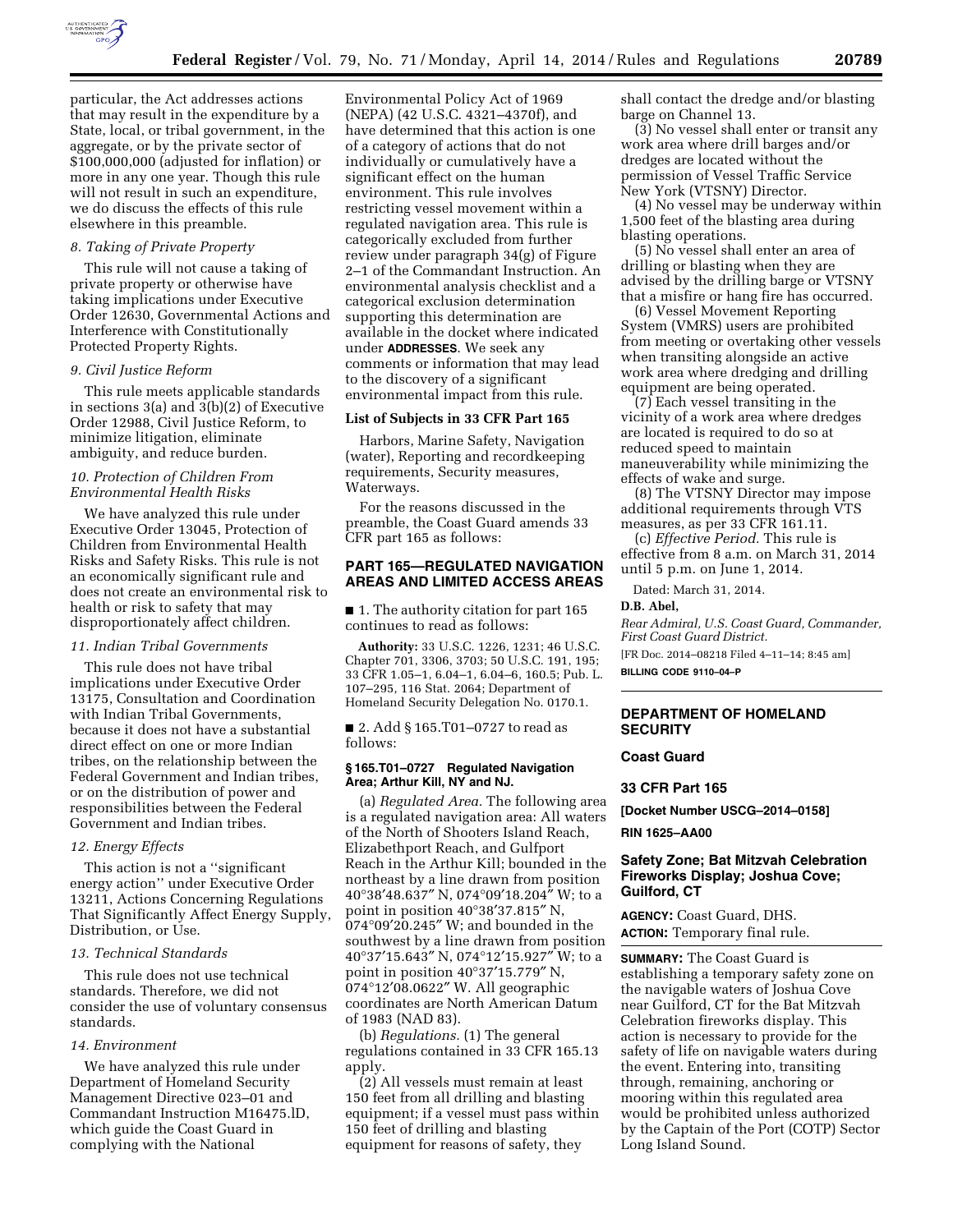**DATES:** This rule is effective on May 10, 2014. This rule will be enforced from 8:30 p.m. to 10:30 p.m. on May 10, 2014.

**ADDRESSES:** Documents mentioned in this preamble are part of docket [USCG– 2014–0158]. To view documents mentioned in this preamble as being available in the docket, go to *[http://](http://www.regulations.gov) [www.regulations.gov](http://www.regulations.gov)*, type the docket number in the ''SEARCH'' box and click ''SEARCH.'' Click on Open Docket Folder on the line associated with this rulemaking. You may also visit the Docket Management Facility in Room W12–140 on the ground floor of the Department of Transportation West Building, 1200 New Jersey Avenue SE., Washington, DC 20590, between 9 a.m. and 5 p.m., Monday through Friday, except Federal holidays.

**FOR FURTHER INFORMATION CONTACT:** If you have questions on this rule, call or email Petty Officer Scott Baumgartner, Prevention Department, Coast Guard Sector Long Island Sound, (203) 468– 4559, *[Scott.A.Baumgartner@uscg.mil.](mailto:Scott.A.Baumgartner@uscg.mil)* If you have questions on viewing or submitting material to the docket, call Barbara Hairston, Program Manager, Docket Operations, telephone (202) 366–9826.

## **SUPPLEMENTARY INFORMATION:**

#### **Table of Acronyms**

COTP Captain of the Port DHS Department of Homeland Security FR Federal Register LIS Long Island Sound NPRM Notice of Proposed Rulemaking

### **A. Regulatory History and Information**

The Coast Guard is issuing this temporary final rule without prior notice and opportunity to comment pursuant to authority under section 4(a) of the Administrative Procedure Act  $(APA)$  (5 U.S.C. 553(b)). This provision authorizes an agency to issue a rule without prior notice and opportunity to comment when the agency for good cause finds that those procedures are ''impracticable, unnecessary, or contrary to the public interest.'' Under 5 U.S.C. 553(b)(B), the Coast Guard finds that good cause exists for not publishing a notice of proposed rulemaking (NPRM) with respect to this rule because an NPRM would be impracticable. The Coast Guard received information regarding the fireworks display from the event sponsor on February 12, 2014. Consequently, the Coast Guard did not have enough time to draft, publish, and receive public comment on this rulemaking via an NPRM and still publish a final rule before the event was scheduled to take place. Delaying this

rulemaking by waiting for a comment period to run would also reduce the Coast Guard's ability to promote the safety of event participants and the maritime public during this event.

Under 5 U.S.C. 553(d)(3) and for the same reasons as stated above, the Coast Guard finds that good cause exists for making this rule effective less than 30 days after publication in the **Federal Register**.

#### **B. Basis and Purpose**

The legal basis for this temporary rule is 33 U.S.C. 1226, 1231, 1233; 46 U.S.C. Chapters 454, 701, 3306, 3703; 50 U.S.C. 191, 195; 33 CFR 1.05–1, 6.04–1, 6.04– 6 and 160.5; Pub. L. 107–295, 116 Stat. 2064; Department of Homeland Security Delegation No. 0170.1 which collectively authorize the Coast Guard to define regulatory special local regulations and safety zones.

This temporary rule establishes a safety zone in order to provide for the safety of life on navigable waterways during the Bat Mitzvah Celebration Fireworks display in Joshua Cove near Guilford, CT.

#### **C. Discussion of the Final Rule**

This temporary rule establishes a safety zone for the Bat Mitzvah Celebration Fireworks display. The Bat Mitzvah Celebration Fireworks display may attract large numbers of spectator vessels that will congregate around the event location. The safety zone established for this fireworks display is needed to protect both spectators and participants from the safety hazards created by it, including unexpected pyrotechnics detonation and burning debris.

This rule prevents vessels from entering, transiting, mooring or anchoring within areas specifically designated as regulated areas during the periods of enforcement unless authorized by the COTP or designated representative.

The Coast Guard has determined that this regulated area will not have a significant impact on vessel traffic due to its temporary nature, limited size, and the fact that vessels are allowed to transit the navigable waters outside of the regulated area. The COTP will cause public notifications to be made by all appropriate means including but not limited to the Local Notice to Mariners and Broadcast Notice to Mariners.

### **D. Regulatory Analyses**

We developed this rule after considering numerous statutes and executive orders related to rulemaking. Below we summarize our analyses

based on these statutes and executive orders.

### *1. Regulatory Planning and Review*

This rule is not a significant regulatory action under section 3(f) of Executive Order 12866, Regulatory Planning and Review, as supplemented by Executive Order 13563, Improving Regulation and Regulatory Review, and does not require an assessment of potential costs and benefits under section 6(a)(3) of Executive Order 12866 or under section 1 of Executive Order 13563. The Office of Management and Budget has not reviewed it under those Orders.

The Coast Guard determined that this rule is not a significant regulatory action for the following reasons: The regulated area will be of limited duration and cover only a small portion of the navigable waterways. Furthermore, vessels may transit the navigable waterways outside of the regulated area. Vessels requiring entry into the regulated area may be authorized to do so by the COTP or designated representative.

Advanced public notifications will also be made to the local maritime community by the Local Notice to Mariners as well as Broadcast Notice to **Mariners** 

### *2. Impact on Small Entities*

The Regulatory Flexibility Act of 1980 (RFA), 5 U.S.C. 601–612, as amended, requires federal agencies to consider the potential impact of regulations on small entities during rulemaking. The term ''small entities'' comprises small businesses, not-for-profit organizations that are independently owned and operated and are not dominant in their fields, and governmental jurisdictions with populations of less than 50,000. The Coast Guard certifies under 5 U.S.C. 605(b) that this rule will not have a significant economic impact on a substantial number of small entities.

The temporary safety zone will not have a significant economic impact on a substantial number of small entities for the following reasons: The regulated area will be of limited size and of short duration, and vessels that can safely do so may navigate in all other portions of the waterways except for the areas designated as a regulated area. Additionally, notifications will be made before the effective period by all appropriate means, including but not limited to the Local Notice to Mariners and Broadcast Notice to Mariners well in advance of the events.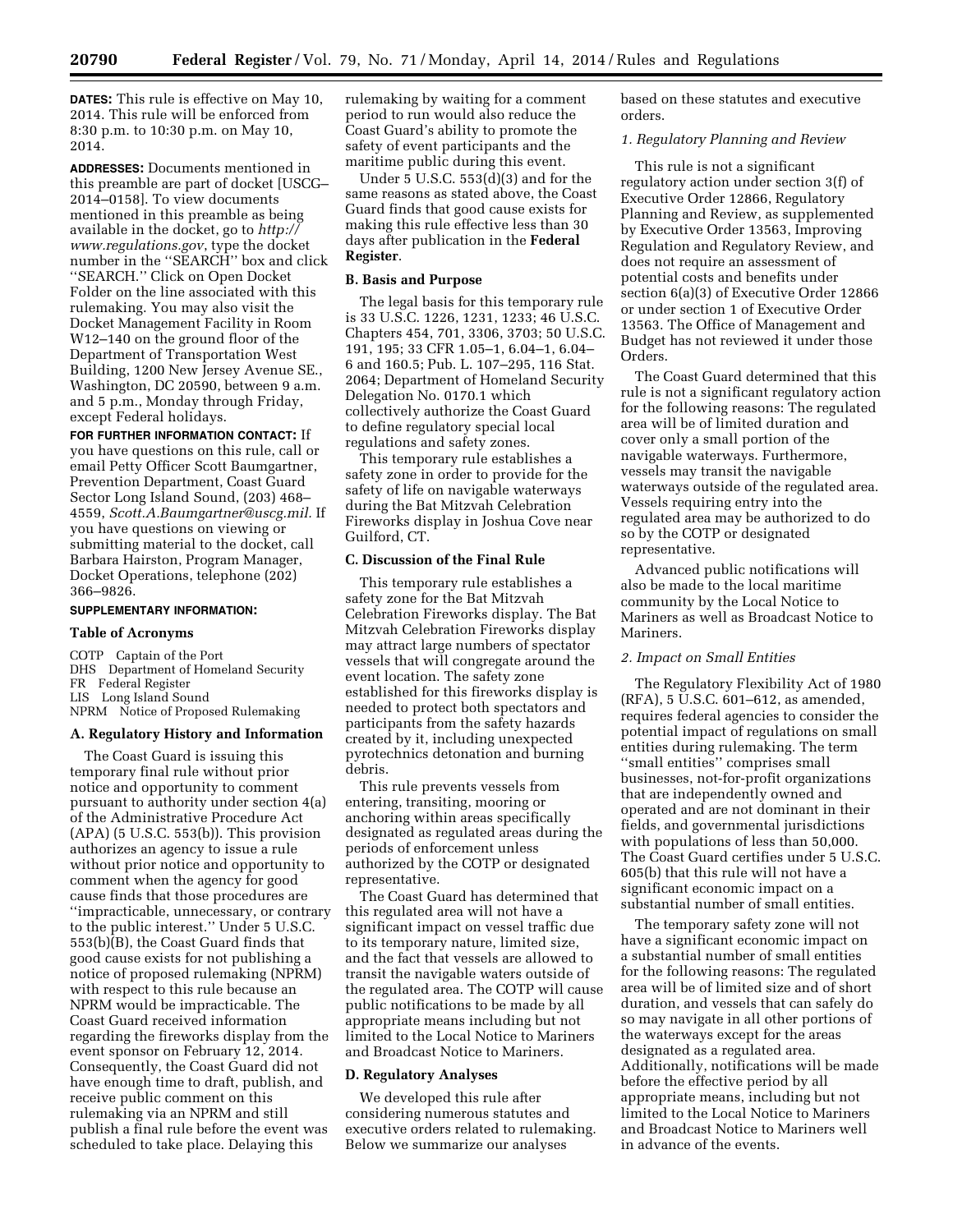### *3. Assistance for Small Entities*

Under section 213(a) of the Small Business Regulatory Enforcement Fairness Act of 1996 (Pub. L. 104–121), we want to assist small entities in understanding this rule. If the rule would affect your small business, organization, or governmental jurisdiction and you have questions concerning its provisions or options for compliance, please contact the person listed in the **FOR FURTHER INFORMATION CONTACT**, above.

Small businesses may send comments on the actions of Federal employees who enforce, or otherwise determine compliance with, Federal regulations to the Small Business and Agriculture Regulatory Enforcement Ombudsman and the Regional Small Business Regulatory Fairness Boards. The Ombudsman evaluates these actions annually and rates each agency's responsiveness to small business. If you wish to comment on actions by employees of the Coast Guard, call 1– 888–REG–FAIR (1–888–734–3247). The Coast Guard will not retaliate against small entities that question or complain about this rule or any policy or action of the Coast Guard.

#### *4. Collection of Information*

This rule will not call for a new collection of information under the Paperwork Reduction Act of 1995 (44 U.S.C. 3501–3520).

### *5. Federalism*

A rule has implications for federalism under Executive Order 13132, Federalism, if it has a substantial direct effect on the States, on the relationship between the national government and the States, or on the distribution of power and responsibilities among the various levels of government. We have analyzed this rule under that Order and determined that this rule does not have implications for federalism.

# *6. Protest Activities*

The Coast Guard respects the First Amendment rights of protesters. Protesters are asked to contact the person listed in the **FOR FURTHER INTFORMATION CONTACT** section to coordinate protest activities so that your message can be received without jeopardizing the safety or security of people, places or vessels.

### *7. Unfunded Mandates Reform Act*

The Unfunded Mandates Reform Act of 1995 (2 U.S.C. 1531–1538) requires Federal agencies to assess the effects of their discretionary regulatory actions. In particular, the Act addresses actions that may result in the expenditure by a

State, local, or tribal government, in the aggregate, or by the private sector of \$100,000,000 (adjusted for inflation) or more in any one year. Though this rule will not result in such an expenditure, we do discuss the effects of this rule elsewhere in this preamble.

### *8. Taking of Private Property*

This rule will not cause a taking of private property or otherwise have taking implications under Executive Order 12630, Governmental Actions and Interference with Constitutionally Protected Property Rights.

#### *9. Civil Justice Reform*

This rule meets applicable standards in sections 3(a) and 3(b)(2) of Executive Order 12988, Civil Justice Reform, to minimize litigation, eliminate ambiguity, and reduce burden.

#### *10. Protection of Children*

We have analyzed this rule under Executive Order 13045, Protection of Children from Environmental Health Risks and Safety Risks. This rule is not an economically significant rule and does not create an environmental risk to health or risk to safety that may disproportionately affect children.

# *11. Indian Tribal Governments*

This rule does not have tribal implications under Executive Order 13175, Consultation and Coordination with Indian Tribal Governments, because it does not have a substantial direct effect on one or more Indian tribes, on the relationship between the Federal Government and Indian tribes, or on the distribution of power and responsibilities between the Federal Government and Indian tribes.

#### *12. Energy Effects*

This action is not a ''significant energy action'' under Executive Order 13211, Actions Concerning Regulations That Significantly Affect Energy Supply, Distribution, or Use.

#### *13. Technical Standards*

This rule does not use technical standards. Therefore, we did not consider the use of voluntary consensus standards.

# *14. Environment*

We have analyzed this rule under Department of Homeland Security Management Directive 023–01 and Commandant Instruction M16475.lD, which guide the Coast Guard in complying with the National Environmental Policy Act of 1969 (NEPA)(42 U.S.C. 4321–4370f), and have determined that this action is one

of a category of actions that do not individually or cumulatively have a significant effect on the human environment. This rule involves the establishment of a safety zone. This rule is categorically excluded from further review under paragraph 34(g) of Figure 2–1 of the Commandant Instruction. An environmental analysis checklist supporting this determination and a Categorical Exclusion Determination are available in the docket where indicated under **ADDRESSES**. We seek any comments or information that may lead to the discovery of a significant environmental impact from this rule.

## **List of Subjects in 33 CFR Part 165**

Harbors, Marine safety, Navigation (water), Reporting and recordkeeping requirements, Security measures, Waterways.

For the reasons discussed in the preamble, the Coast Guard amends 33 CFR Part 165 as follows:

# **PART 165—REGULATED NAVIGATION AREA AND LIMITED ACCESS AREAS**

■ 1. The authority citation for Part 165 continues to read as follows:

**Authority:** 33 U.S.C. 1231; 46 U.S.C. Chapters 701, 3306, 3703; 50 U.S.C. 191, 195; 33 CFR 1.05–1, 6.04–1, 6.04–6, and 160.5; Pub. L. 107–295, 116 Stat. 2064; Department of Homeland Security Delegation No. 0170.1.

■ 2. Add § 165.T01-0158 to read as follows:

### **§ 165.T01–0158 Safety Zone; Bat Mitzvah Celebration Fireworks Display; Joshua Cove; Guilford, CT.**

(a) *Location.* The following area is a safety zone: All waters of Joshua Cove near Guilford, CT within a 600-foot radius of the fireworks barge located in approximate position 41°15′06.62″ N,  $072^{\circ}42'48.08''$  W (NAD 83).

(b) *Enforcement Period.* This rule will be enforced from 8:30 p.m. until 10:30 p.m. on May 10, 2014.

(c) *Regulations.* The general regulations contained in 33 CFR 165.23 apply. During the enforcement period, entering into, transiting through, remaining, mooring or anchoring within this safety zone is prohibited unless authorized by the Captain of the Port (COTP) or the designated representatives.

(1) Definitions. The following definitions apply to this section:

(i) Designated Representative. A ''designated representative'' is any Coast Guard commissioned, warrant or petty officer of the U.S. Coast Guard who has been designated by the COTP, Sector Long Island Sound, to act on his or her behalf. The designated representative